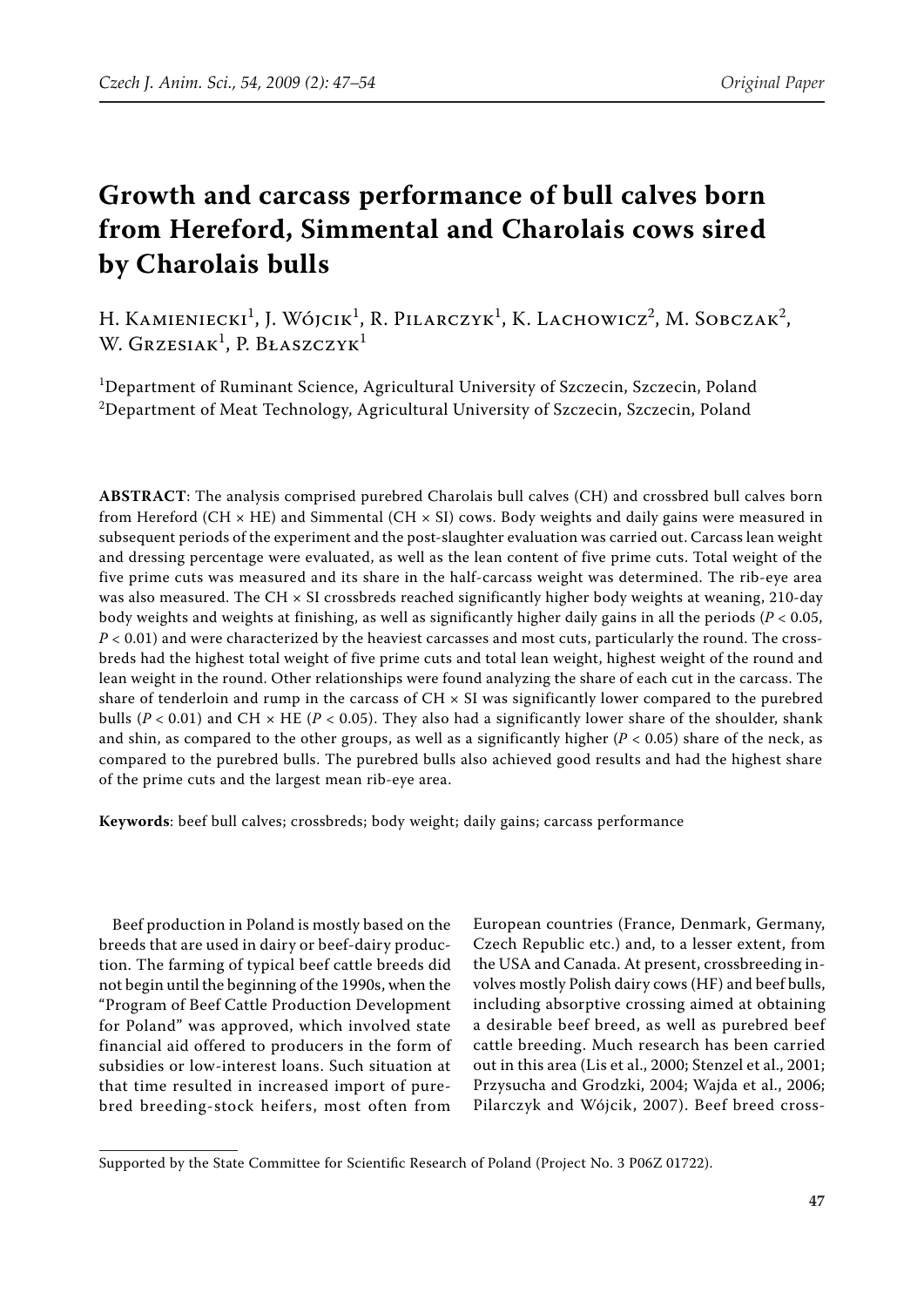

Figure 1. Scheme of carcass dissection: 1 – neck; 2 – foreribs; 3 – entrecote; 4 – rump; 5 – round; 6 – shoulder; 7 – brisket; 8 – plate; 9 – flank; 10 – shank; 11 – shin; 12 – tenderloin

breeding has been applied in few herds; however, we are expecting an intensive growth of importance of this system. The aim of this study was to evaluate the results of fattening and carcass performance of purebred Charolais bull calves and crossbred bull calves born from Hereford and Simmental cows sired by Charolais bulls.

### **MATERIAL AND METHODS**

The material comprised 30 bull calves in three groups (10 individuals each):

- purebred Charolais (CH);
- crossbreds obtained from Hereford dams sired by Charolais (CH  $\times$  HE);

– crossbreds obtained from Simmental dams sired by Charolais (CH  $\times$  SI).

Calves in all groups were derived from the same herd and were raised together under the same conditions. Cows were inseminated with semen of 10 bulls, mainly from France. Each group contained a representative number of calves obtained from these sires.

The calves born in March and April (in 2002) remained with their dams until October, being fed entirely on maternal milk and grazing during this period.

After weaning, fattening feeding was carried out indoors. It was assumed that the bulls would be slaughtered at approx. 18 months of age with a minimum body weight of 550 kg. The fatteners were fed

|  | Table 1. Chemical composition and nutritional value of applied feeds |
|--|----------------------------------------------------------------------|
|--|----------------------------------------------------------------------|

| Specification                     | Pasture green<br>forage | Meadow hay | <b>Bruised barley</b> | Grass and clover<br>silage |
|-----------------------------------|-------------------------|------------|-----------------------|----------------------------|
| Dry matter $(\%)$                 | 23.61                   | 81.06      | 80.72                 | 49.00                      |
| Metabolic energy (MJ/kg DM)       | 10.63                   | 9.68       | 13.20                 | 10.73                      |
| Crude protein $(g/kg DM)$         | 190.20                  | 174.70     | 157.30                | 136.10                     |
| Crude fat (g/kg DM)               | 64.80                   | 31.90      | 24.50                 | 48.20                      |
| Crude fibre $(g/kg DM)$           | 391.80                  | 329.40     | 46.20                 | 367.50                     |
| Nitrogen-free extract $(g/kg DM)$ | 270.60                  | 397.50     | 753.40                | 368.80                     |
| Ash $(g/kg DM)$                   | 82.60                   | 66.50      | 18.60                 | 79.40                      |
| Score (points)                    |                         |            |                       | 88                         |
| General assessment                |                         |            |                       | very good                  |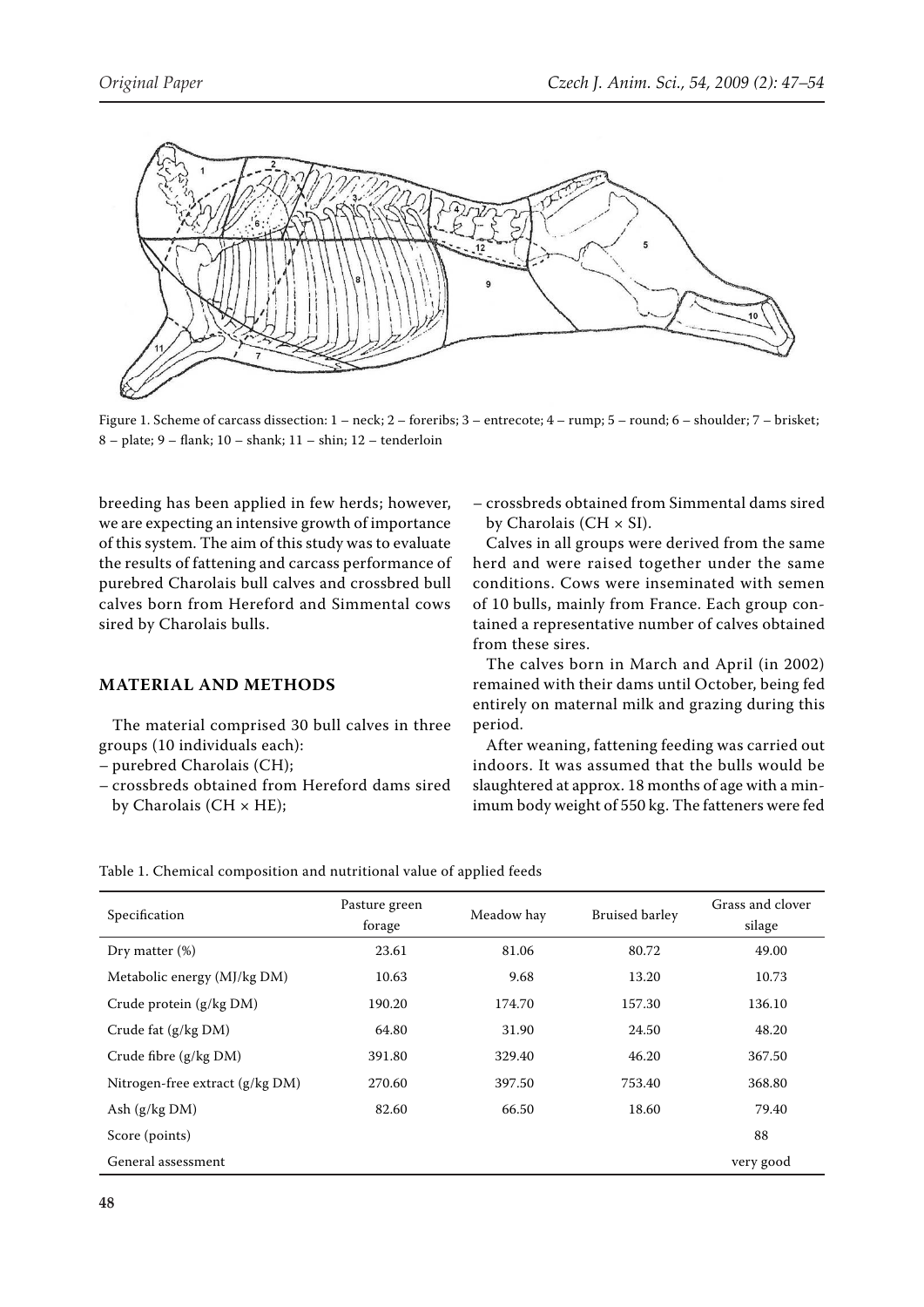on grass and clover silage in winter (18 kg per head per day), lucerne green forage in summer (30 kg per head per day) and hay all the year round (3 kg per head per day), as well as barley (3 kg per head per day) and mineral supplement (80 g per head per day). Chemical composition of the feeds and their nutritional values are presented in Table 1. The silage was evaluated as "very good" (88 points) according to the 100-point Flieg-Zimmer scale. Other feeds were also of a good quality.

The animals were weighed at birth and at weaning, as well as when they reached the finish body weight (at about 18 months of age). We calculated 210-d body weight, and daily gains from birth to weaning and to finishing, as well as from weaning to finishing.

Finished bulls were slaughtered after 12-hour fasting and the post-slaughter evaluation was carried out. The average age of a bull on the day of slaughter was 524 days. Carcass weight and dressing percentage were determined. The right halfcarcasses, after chilling, were cut (according to Polish Norms): neck, foreribs, entrecote, rump, shoulder, brisket, plate, flank, shank, and shin. The cuts were weighed to the nearest 0.01 kg. The weight of the cuts and the share of each cut in the carcass were determined, as well as the weight and share of the lean in five prime cuts. The weight of five prime cuts and their shares in the carcass, as well as the rib-eye area (*longissimus dorsi* muscle, between the  $12<sup>th</sup>$  and  $13<sup>th</sup>$  thoracic vertebra) were

also measured. Figure 1 presents the procedure of carcass dressing.

The resulting data were processed statistically using one-way ANOVA and multi-range Duncan's test, by means of the Statistica PL 7.0 package.

# **RESULTS**

Body weights and daily gains of bull calves for the particular periods are presented in Table 2. The highest body weights at birth were found in the purebred bull calves while they were significantly  $(P < 0.01)$  heavier than the crossbreds. The CH  $\times$ SI crossbreds reached significantly higher body weights at weaning, 210-day body weight, and at finishing, as well as significantly higher daily gains in all the periods ( $P < 0.05$ ,  $P < 0.01$ ). The worst results were attained by the CH × HE crossbreds, which had significantly lower 210-day body weight and weight at finishing, and attained significantly lower daily gains during the periods from birth to weaning and from birth to finishing.

Carcass weight, dressing percentage and the share of each cut in the carcass are presented in Table 3. The CH  $\times$  SI crossbreds were characterized by significantly (*P* < 0.05, *P* < 0.01) higher finish body weight and carcass weight, as compared with the purebred bull calves CH and with the CH × HE crossbreds. As a result of larger carcasses,

|                              | <b>CH</b>        |           | $CH \times HE$     |       | $CH \times SI$     |           |
|------------------------------|------------------|-----------|--------------------|-------|--------------------|-----------|
| Specification                | mean             | <b>SD</b> | mean               | SD    | mean               | <b>SD</b> |
| Body weigh (kg): at birth    | $41.7^{A,B}$     | 1.70      | $39.4^{\rm A}$     | 1.52  | $38.2^B$           | 1.28      |
| At weaning                   | 267.5            | 41.21     | 243.8              | 23.38 | 281.1              | 26.25     |
| 210-day body weight          | 243.1            | 30.98     | 218.1 <sup>a</sup> | 19.46 | 251.2 <sup>a</sup> | 19.44     |
| Final weight                 | $554.0^{\circ}$  | 34.11     | 560.0 <sup>b</sup> | 28.28 | $592.0^{a,b}$      | 24.07     |
| Daily gains (g): pre-weaning | 959 <sup>a</sup> | 145       | $851^{A,a}$        | 92    | 1.013 <sup>A</sup> | 115       |
| From birth to slaughter      | 993              | 103       | 951 <sup>a</sup>   | 46    | $1076^a$           | 75        |
| Post-weaning                 | $1020^a$         | 96        | 1029 <sup>b</sup>  | 52    | $1.128^{a,b}$      | 100       |
| Age at weaning (days)        | 234.6            | 8.7       | 240.4              | 12.2  | 239.7              | 6.0       |
| Age at slaughter (days)      | 517.9            | 32.4      | 547.4              | 12.2  | 517.1              | 41.4      |

Table 2. Body weights and daily gains by periods of life

a,b<sub>the same lower case letters denote statistically significant differences at  $P < 0.05$ </sub>

 $A$ ,B<sub>the</sub> same upper case letters denote statistically significant at differences  $P < 0.01$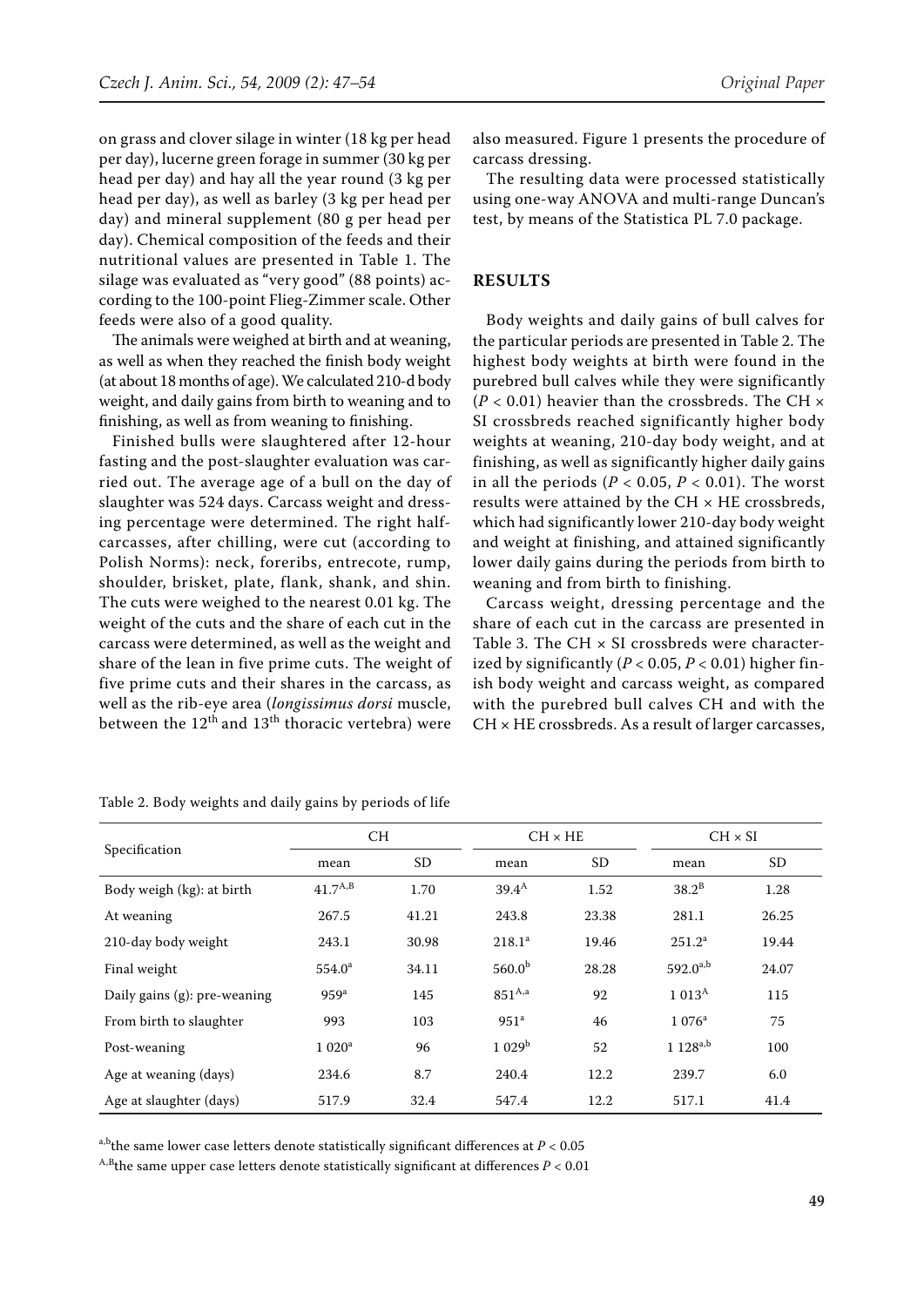|                              | CH                 |           |                   | $CH \times HE$ |                 | $CH \times SI$ |  |
|------------------------------|--------------------|-----------|-------------------|----------------|-----------------|----------------|--|
| Specification                | mean               | <b>SD</b> | $_{\rm mean}$     | ${\rm SD}$     | mean            | ${\rm SD}$     |  |
| Weight at slaughter (kg)     | $523.1^a$          | 22.11     | $532.0^{b}$       | 26.87          | $568.1^{a,b}$   | 16.99          |  |
| Carcass weight (kg)          | $299.1^{\text{A}}$ | 13.82     | $302.9^{B}$       | 13.33          | $332.2^{A,B}$   | 12.54          |  |
| Dressing percentage (%)      | 57.2               | 1.84      | 56.9              | 1.26           | 58.5            | 1.37           |  |
| Weight (kg): Entrecote       | 10.21              | 0.58      | 9.83              | 0.09           | 10.62           | 1.00           |  |
| Tenderloin                   | 3.73               | 0.09      | 3.57              | 0.29           | 3.39            | 0.35           |  |
| Round                        | $43.50^{\rm A}$    | 2.14      | $42.71^{\rm B}$   | 2.04           | $48.02^{A,B}$   | 1.76           |  |
| Rump                         | 7.85               | $0.40\,$  | 7.65              | 0.60           | 7.80            | $0.40\,$       |  |
| Shoulder                     | 19.54              | 1.13      | 19.71             | 0.47           | 20.51           | 0.65           |  |
| Shin                         | 7.60               | 0.44      | 7.67              | $0.18\,$       | 7.98            | 0.25           |  |
| Plate                        | $10.54^{\rm a}$    | 0.42      | 11.49             | 1.04           | $12.89^{a}$     | 1.73           |  |
| Foreribs                     | 9.69               | 0.83      | 9.11              | 1.80           | 10.82           | 1.63           |  |
| Neck                         | 12.57 <sup>a</sup> | 0.99      | 14.06             | $1.18\,$       | $17.95^{\rm a}$ | 4.82           |  |
| Shank                        | 8.96               | 0.29      | 9.12              | 0.57           | 8.85            | 0.43           |  |
| Flank                        | 6.98 <sup>a</sup>  | $0.80\,$  | 7.85              | 0.71           | $8.88^{\rm a}$  | 1.43           |  |
| Carcass share (%): Entrecote | 6.86               | 0.32      | 6.53              | 0.29           | 6.43            | 0.73           |  |
| Tenderloin                   | 2.51 <sup>A</sup>  | 0.09      | 2.37 <sup>a</sup> | 0.21           | $2.06^{A,a}$    | 0.28           |  |
| Round                        | 29.22              | 0.28      | 28.32             | 0.50           | 29.03           | 0.94           |  |
| Rump                         | $5.27^{\rm A}$     | 0.06      | 5.07 <sup>a</sup> | 0.23           | $4.72^{A,a}$    | $0.30\,$       |  |
| Shoulder                     | $13.12^a$          | 0.33      | $13.08^{b}$       | 0.44           | $12.41^{a,b}$   | 0.58           |  |
| Shin                         | 5.10 <sup>a</sup>  | 0.13      | 5.09 <sup>b</sup> | 0.17           | $4.82^{a,b}$    | 0.23           |  |
| Plate                        | 7.09               | 0.29      | 7.61              | 0.38           | 7.77            | 0.76           |  |
| Foreribs                     | 6.50               | 0.33      | 6.02              | 0.99           | 6.55            | 1.04           |  |
| Neck                         | 8.45 <sup>a</sup>  | 0.66      | 9.31              | 0.48           | 10.79a          | 2.68           |  |
| Shank                        | 6.03 <sup>A</sup>  | 0.33      | 6.05 <sup>B</sup> | 0.25           | $5.35^{A,B}$    | 0.22           |  |
| Flank                        | 4.68               | 0.43      | 5.20              | 0.37           | 5.35            | 0.72           |  |

Table 3. Dressing percentage, weights of cuts and their shares in the carcass

a,b<sub>the same lower case letters denote statistically significant differences at  $P < 0.05$ </sub>

<sup>A,B</sup>the same upper case letters denote statistically significant at differences  $P < 0.01$ 

the CH  $\times$  SI bulls reached higher weights in most cuts, except for tenderloin and rump, which were heavier in the purebred bulls; brisket and shank, on the other hand, were larger in  $CH \times HE$ . Particularly interesting is higher weight of the round  $(P < 0.01)$ in the CH  $\times$  SI crossbreds compared to the other groups (by 4.52 and 5.31 kg, respectively). The  $CH \times SI$  crossbreds were also characterized by significantly  $(P < 0.05)$  heavier plate, neck and flank, as compared to the purebred bulls. Other relationships were found analysing the share of each cut in the carcass. The highest share of the prime cuts, i.e. entrecote, tenderloin, round, rump and shoulder, as well as less valued shin, was achieved by the purebred bulls. The highest share of brisket and shank was observed in the CH  $\times$  HE crossbreds, while the CH  $\times$  SI exhibited the highest share of plate, foreribs, neck and flank. The share of ten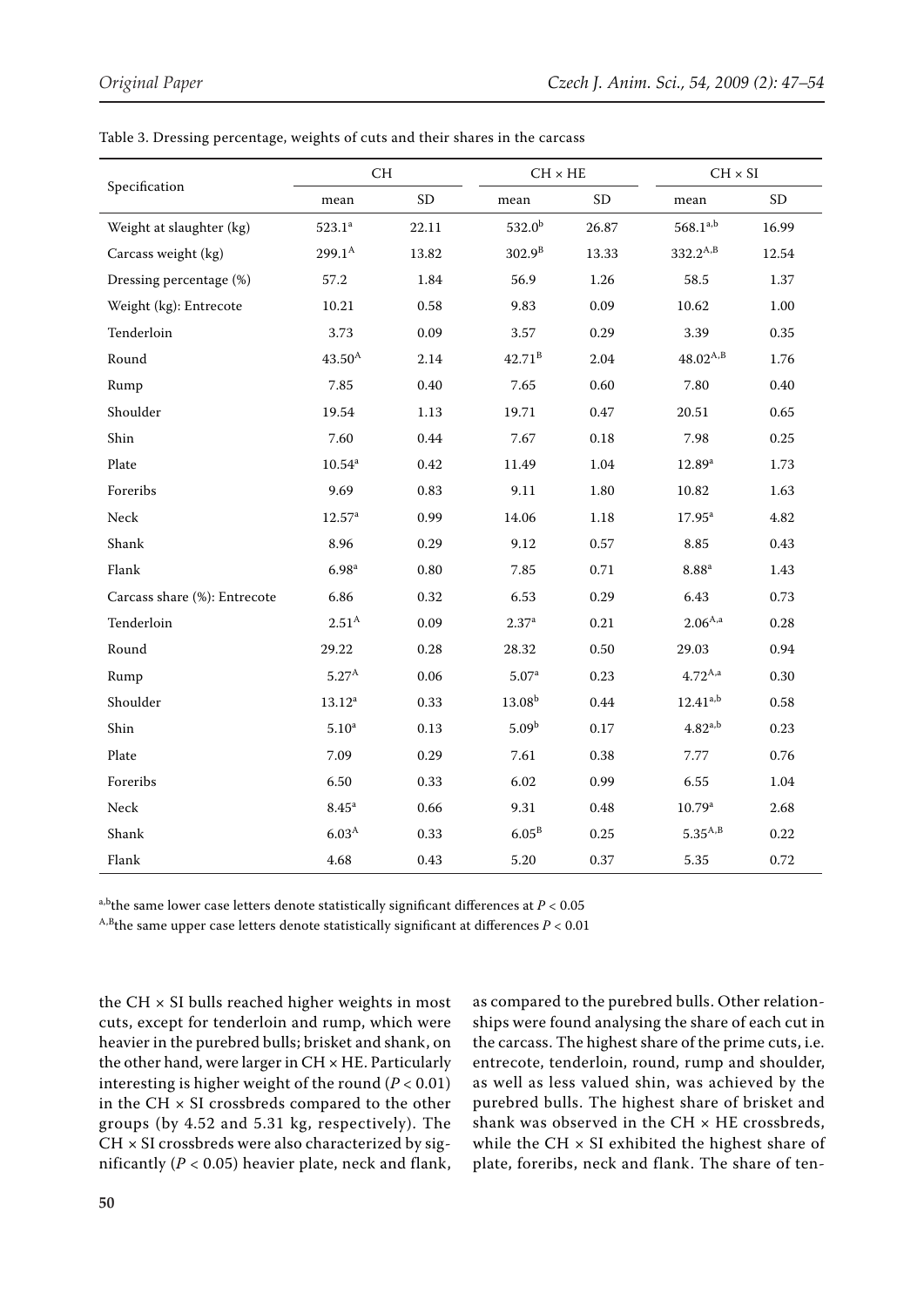derloin and rump in the carcass of  $CH \times SI$  was significantly lower compared to the purebred bulls  $(P < 0.01)$  and CH  $\times$  HE ( $P < 0.05$ ). These also had a significantly lower share of shoulder, shank and shin, as compared to the other groups, as well as a significantly higher  $(P < 0.05)$  share of the neck, as compared with the purebred bulls.

The dissection of the five prime cuts (Table 4) revealed the highest weight of the lean in entrecote, foreribs, shoulder and round in the CH  $\times$  SI crossbreds, while the purebred calves produced the heaviest rump. It should be stressed that the round lean weight in the CH  $\times$  SI crossbreds was much higher, by 4.35 kg and 5.01 kg, respectively, than that observed in the purebred bulls and CH × HE crossbreds, which was confirmed statistically (*P* < 0.01). Lean weights in the remaining four cuts were similar, except for the foreribs of the CH  $\times$  SI bulls, which was more than 1 kg higher. The highest lean content was found in foreribs, entrecote and round of the CH × SI crossbreds. Lean shares in the cuts of these crossbreds were higher compared to the purebred bulls and  $CH \times HE$  crossbreds, by 2.83 and 4.32%, respectively, in the entrecote, 1.85 and 1.47% in the foreribs, and 1.50 and 1.51% in the round. The highest lean content in the rump was found in the purebred bulls, which was 4.16% higher than in the  $CH \times SI$  crossbreds.

The CH × SI crossbreds were also characterised by the highest total weight of prime cuts, which was significantly higher as compared with the remaining groups. The share of the prime cuts in the carcass ranged between 59.02% in the CH  $\times$  HE bulls and 60.97% in the purebred bulls. The lean content in the prime cuts was also similar in all the groups; however, the highest value was found in the CH × HE crossbreds. The largest mean rib-eye area was observed in the purebred bulls  $(122.07 \text{ cm}^2)$ , whilst the smallest in the CH  $\times$  HE bulls (106.07 cm<sup>2</sup>), which was statistically significant  $(P < 0.05)$ .

#### **DISCUSSION**

Crossbreeding is widely used in the beef industry to increase production. Review articles by Gregory

| Specification                          | CH.                 |           |                     | $CH \times HE$ |               | $CH \times SI$ |  |
|----------------------------------------|---------------------|-----------|---------------------|----------------|---------------|----------------|--|
|                                        | mean                | <b>SD</b> | mean                | <b>SD</b>      | mean          | <b>SD</b>      |  |
| Total weight of 5 prime cuts (kg)      | 90.79 <sup>a</sup>  | 4.75      | $89.04^{A}$         | 4.33           | $97.77^{A,a}$ | 2.50           |  |
| Carcass share of 5 prime cuts (%)      | 60.97               | 0.86      | 59.02               | 0.73           | 59.14         | 2.36           |  |
| Lean weight (kg) in: Entrecote         | 6.57                | 042       | 6.18                | 0.30           | 7.14          | 0.91           |  |
| Foreribs                               | 7.27                | 0.71      | 6.90                | 1.55           | 8.33          | 1.36           |  |
| Round                                  | $35.23^{A}$         | 2.34      | $34.57^{\rm B}$     | 2.05           | $39.58^{A,B}$ | 1.19           |  |
| Rump                                   | 5.08                | 0.39      | 4.87                | 0.28           | 4.72          | 0.37           |  |
| Shoulder                               | 14.70               | 1.15      | 14.83               | 0.25           | 15.40         | 0.73           |  |
| Lean content (%) in: Entrecote         | 64.34               | 1.77      | 62.85               | 3.20           | 67.17         | 4.73           |  |
| Foreribs                               | 75.00               | 2.28      | 75.38               | 2.41           | 76.85         | 1.71           |  |
| Round                                  | 80.94               | 1.91      | 80.93               | 2.41           | 82.44         | 1.00           |  |
| Rump                                   | 64.69               | 3.29      | 63.83               | 3.97           | 60.53         | 3.89           |  |
| Shoulder                               | 75.15               | 1.70      | 72.23               | 0.64           | 75.07         | 1.22           |  |
| Total lean weight in 5 prime cuts (kg) | 68.86 <sup>a</sup>  | 4.47      | $67.33^{\rm A}$     | 3.44           | $75.14^{A,a}$ | 1.83           |  |
| Lean content in 5 prime cuts (%)       | 75.81               | 1.33      | 75.65               | 1.14           | 76.85         | 0.76           |  |
| $Rib$ -eye area $(cm2)$                | 122.07 <sup>a</sup> | 10.59     | 106.07 <sup>a</sup> | 6.37           | 114.74        | 8.48           |  |

a,b<sub>the same lower case letters denote statistically significant differences at  $P < 0.05$ </sub>

<sup>A,B</sup>the same upper case letters denote statistically significant at differences  $P < 0.01$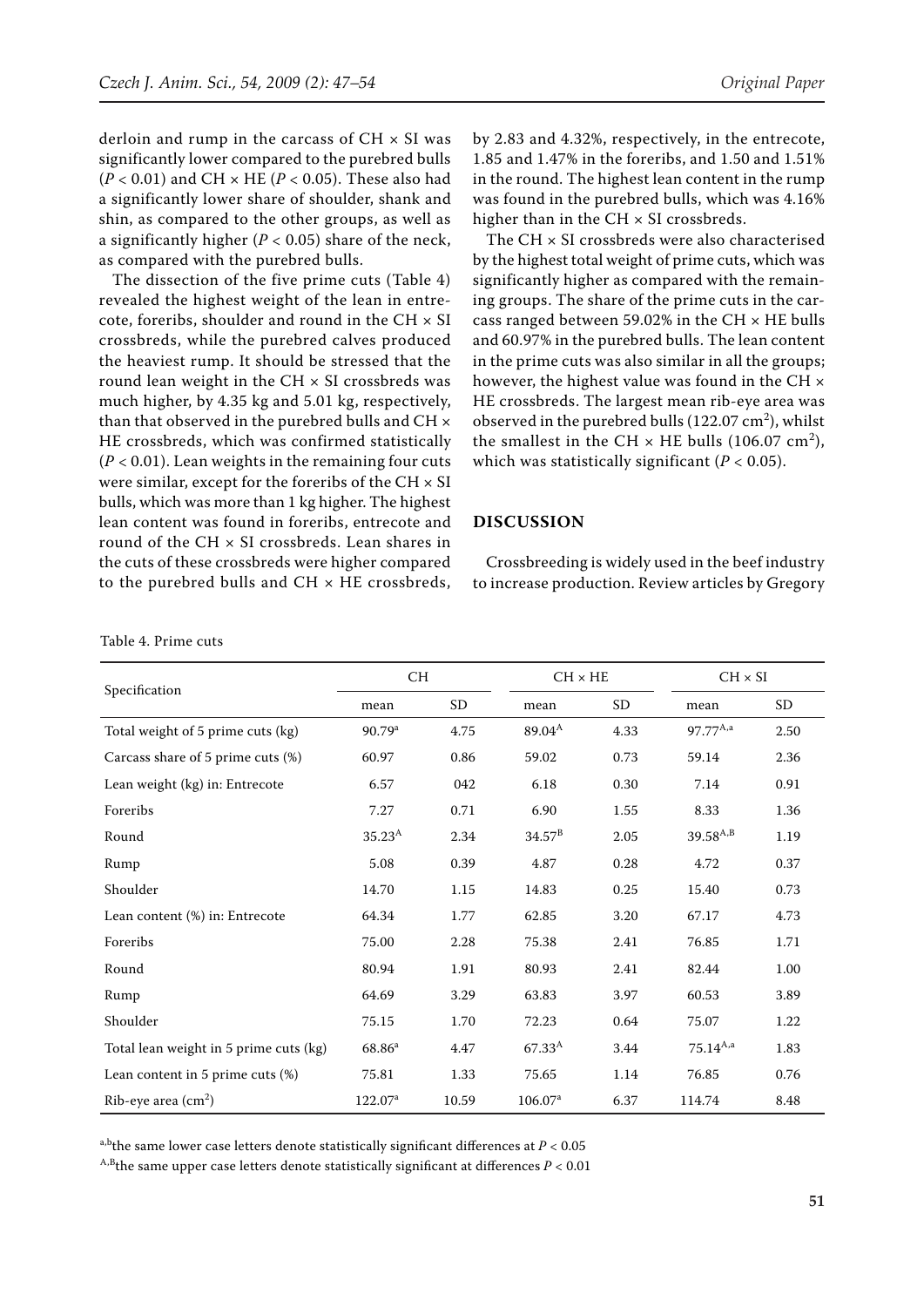and Cundiff (1980), Long (1980) and DeRouen et al. (1992a,b) indicated that crossbreeding is an effective tool to make use of breed differences and to generate heterosis.

Our studies have revealed that the Charolais bulls were heavier at birth than the crossbreds; however, other authors (Jakubec et al., 2003; Przysucha and Grodzki, 2004; Krupa et al., 2005; Pilarczyk and Wójcik, 2007), who studied purebred HE and SI bulls, observed lower weights at birth compared with the crossbreds analysed in the presented studies. Body weight at birth in the Charolais breed ranges from 35.7 kg to 46.6 kg (Jakubec et al., 2003; Przysucha and Grodzki, 2004; Krupa et al., 2005). Wolfová et al. (2004) observed that  $CH \times SI$  bulls had 40.5 kg on average at birth.

Body weight at weaning, 210-d body weight, and daily gains from birth to weaning were the highest in the CH × SI crossbreds. It should be noted that the CH  $\times$  HE crossbreds attained the worst results, much worse compared to the purebred bull calves. Compared to the CH bulls, the CH × SI bulls reached more than 5% higher weight at weaning and daily gains from birth to weaning, while these traits were lower in the CH  $\times$  HE crossbreds by 9% and 11%, respectively. Nearly all comparable studies reported a negative direct maternal effect of the HE dam on the body weight at weaning of the progeny (Alenda et al., 1980; Franke et al., 2001, Dadi et al., 2002). Dillard et al. (1980) concluded that the lower weight at weaning reached by crossbreds from HE dams was probably due to the fact that HE dams did not have enough milk and maternal ability to maximise the growth of calves, crossed with Charolais. Dadi et al. (2002) found that most crossbred calves from HE dams were characterised by lower body weight at weaning compared to those from dams of other breeds. The negative effect of Hereford cows was also demonstrated by Skrypzeck et al. (2000). Dillard et al. (1980) also reported a stronger Charolais dam effect than sire effect for the heterosis of body weight at birth and at weaning in crossbred calves.

Simmental and Charolais are breeds of high growth rate during the rearing period, mainly due to very high milk yield of their dams. As a result of heterosis, crossbreds of these breeds reach very good gains and high body weights during rearing compared to purebred calves. The milk yield of dams belongs to the most important factors affecting the body weights of calves at weaning. Clutter and Nielsen (1987) as well as Minick et al. (2001)

concluded that the milk yield is responsible for daily gains of calves at 60%, and the high-yielding cows nurse calves that are heavier at weaning. Numerous reports state that the highest milk yield is attained by Simmental cows, while Hereford cows reach definitely worse results (Fiss and Wilton, 1992; Gregory et al., 1992). The Simmental breed, besides Charolais and Blonde d'Aquitaine, attains the highest body weights with the fastest growth rate (Jakubec et al., 2003; Přibyl et al., 2003; Krupa et al., 2005). In the presented studies, the CH  $\times$  SI crossbreds also reached the highest gains during finishing (from weaning to the end of fattening). It should be stressed that the bulls of all groups reached very good daily gains during finishing, amounting to more than 1 000 g. Over the entire feeding period, good-quality feeds were fed, which resulted in high finishing performance. The purebred bull calves and CH × HE crossbreds were characterised by similar gains during this period, however, the fattening of the  $CH \times HE$  crossbreds was one month longer.

The studied CH  $\times$  SI crossbreds also had significantly higher carcass weight, total weight of five prime cuts and total lean weight of these cuts, heavier round, and higher lean weight of the round. These very good results are probably due to the effect of heterosis resulting from crossing the cattle of two breeds that are characterised by a high slaughter value, higher than that of Hereford. A number of studies has confirmed that bulls of Charolais and Simmental are characterised by a significant dressing percentage compared to Hereford bulls, with Charolais having this parameter usually higher than Simmental (Sakowski et al., 2001; Sochor et al., 2005; Bartoň et al., 2006). The studies by Oprządek et al. (2001) revealed a higher share of the round in the carcass of Charolais bulls compared to that of Hereford and Simmental bulls; Hereford bulls, on the other hand, had a higher shoulder share. Charolais and Simmental bulls exhibited a similar share of prime cuts (61.2% of the half-carcass), while Hereford bulls had it significantly lower (60.2%). The lean content in the five prime cuts was also higher in Charolais and Simmental bulls, as compared with Hereford bulls. The purebred Charolais bulls discussed here were characterised by a significantly higher share of prime cuts in the carcass (rump, tenderloin and shoulder) and a higher mean rib-eye area. Sakowski et al. (2001) reported a similar weight and carcass share of prime cuts in Charolais bulls to those obtained in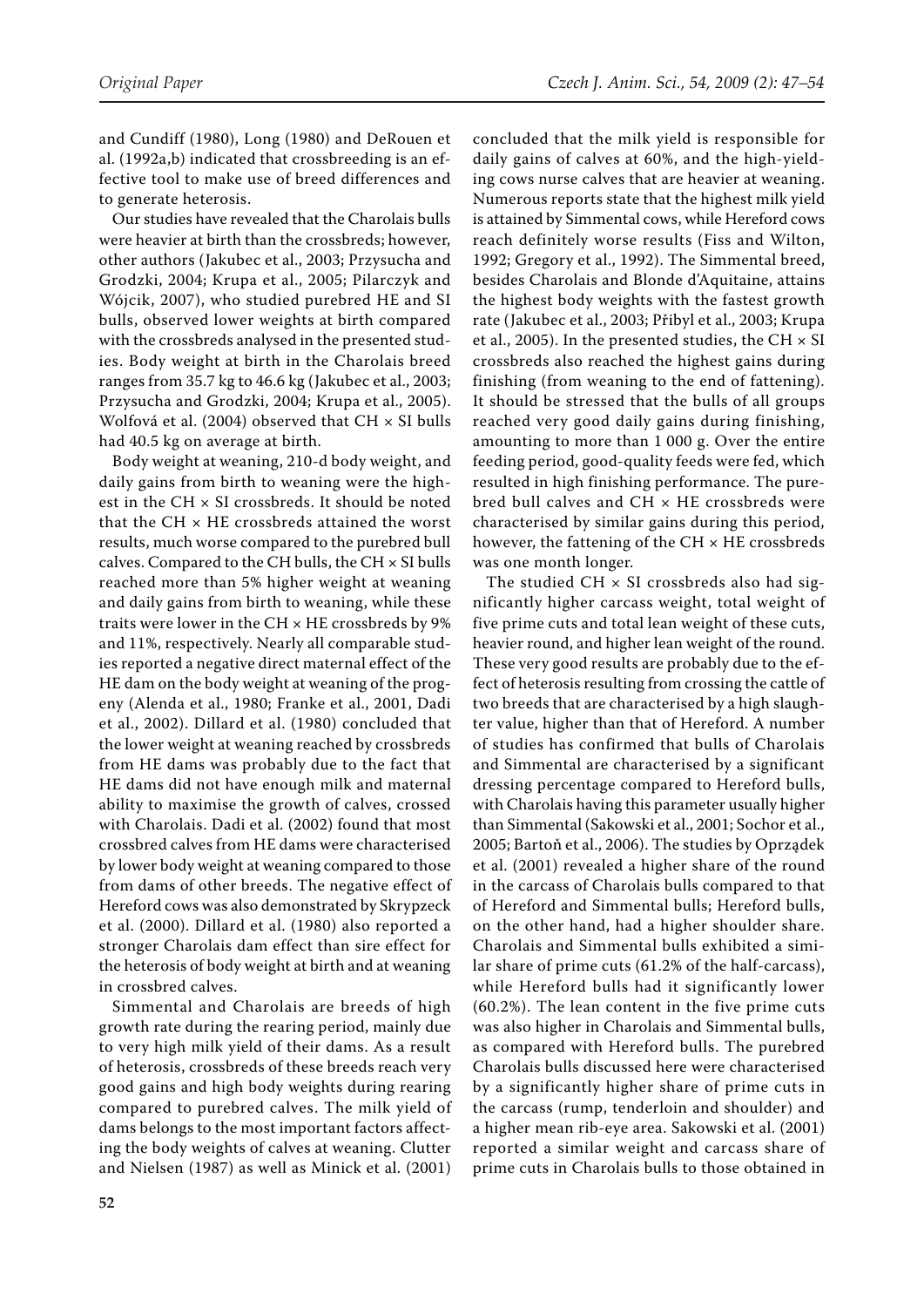our studies. In the present studies, the share of each cut in the carcass was higher in the crossbreds compared to the purebred bulls studied by Oprządek et al. (2001). According to Bartoň et al. (2006), purebred Charolais and Simmental bulls were characterised by significantly higher dressing percentage and content of prime cuts in the carcass compared with Hereford bulls; however, the rib-eye area was similar. Crossbred Charolais × Czech Fleckvieh bulls had s similar slaughter value compared to purebred Charolais bulls, according to Bartoň et al. (2007). Positive heterosis for carcass weight was found in numerous studies (Hedrick et al., 1975; Koch et al., 1983; Neville et al., 1984).

The other important advantage resulting from crossbreeding is the potential of two or more breeds to produce offspring with optimum performance within several traits. British breeds such as Hereford generally excel in marbling potential, whereas Continental breeds (for example Charolais) are typically superior for red meat yield (cutability). Combining the breed types results in offspring that have desirable levels of both quality grade (marbling) and retail yield (yield grade). Similarly, milk production and growth rate may be optimized most efficiently by crossing two or more breeds (Alenda et al., 1980; DeRouen et al., 1992a). Crossing Hereford with Charolais cattle, we can expect the crossbreds to have better growth rate and slaughter value than purebred Hereford.

Neumann (2002) reported that Charolais and their crosses with Simmentals (the synthetic line Uckermärker) were the most important among several beef breeds in Germany. In pure breeding and crossbreeding (Simmental  $\times$  Charolais), these breeds give a desired product, since the bright colour of meat is preferred by the buyers. Long-term experience enables to choose the most efficient fattening methods and to select the well-tried and tested breeds.

To recapitulate, the best performance parameters were reached by the CH  $\times$  SI crossbreds, which exhibited the highest body weights at weaning and at slaughter, the highest daily gains in all the periods of production, and produced the heaviest carcasses. It was also observed that the crossbreds produced the highest total weight of five prime cuts and total lean weight, highest weight of the round and lean weight of the round. The purebred bulls also achieved good results, having the highest share of prime cuts in the carcass as well as the largest mean rib-eye area. The results indicate that, under the studied conditions, the analysed purebred Charolais bulls and their beef crossbreds are good for the production of high-quality beef.

## **REFERENCES**

- Alenda R., Martin T.G., Lasley J.F., Ellersieck M.R. (1980): Estimation of genetic and maternal effects in crossbred cattle of Angus, Charolais and Hereford parentage. I. Birth and weaning weights. Journal of Animal Science, 50, 226–234.
- Bartoň L., Řehák D., Teslík V., Bureš D., Zahrádková R. (2006): Effect of breed on growth performance and carcass composition of Aberdeen Angus, Charolais, Hereford and Simmental bulls. Czech Journal of Animal Science, 51, 47–53.
- Bartoň L., Kudrna V., Bureš D., Zahrádková R., Teslík V. (2007): Performance and carcass quality of Czech Fleckvieh, Charolais and Charolais × Czech Fleckvieh bulls fed diets based on different types of silages. Czech Journal of Animal Science, 52, 269–276.
- Clutter A.C., Nielsen M.K. (1987): Effect of level of beef cow milk production on pre- and postweaning calf growth. Journal of Animal Science, 64, 1313–1322.
- Dadi H., Jordaan G.F., Schoeman S.J., van der Westhuizen J. (2002): The effect of Charolais and Hereford sires and straightbred and crossbred dams on pre-weaning growth of calves. South African Journal of Animal Science, 32, 38–43.
- DeRouen S.M., Franke D.E., Bidner T.D., Blouin D.C. (1992a): Direct and maternal genetic effects for carcass traits in beef cattle. Journal of Animal Science, 70, 3677–3685.
- DeRouen S.M., Franke D.E., Bidner T.D., Blouin D.C. (1992b): Two-, three- and four-breed rotational crossbreeding of beef cattle: Carcass traits. Journal of Animal Science, 70, 3665–3676.
- Dillard E.U., Rodriguez O., Robison O.W. (1980): Estimation of additive and non-additive direct and maternal genetic effects from crossbreeding beef cattle. Journal of Animal Science, 50, 653–663.
- Fiss C.F., Wilton J.W. (1992): Contribution of breed, cow weight, milk yield to the traits of heifers and cows in four beef breeding systems. Journal of Animal Science, 70, 3683–3696.
- Franke D.E., Habet O., Tawah L.C., Williams A.R., De-Rouen S.M. (2001): Direct and maternal genetic effects on birth and weaning traits in multibreed cattle data and predicted performance of breed crosses. Journal of Animal Science, 79, 1713–1722.